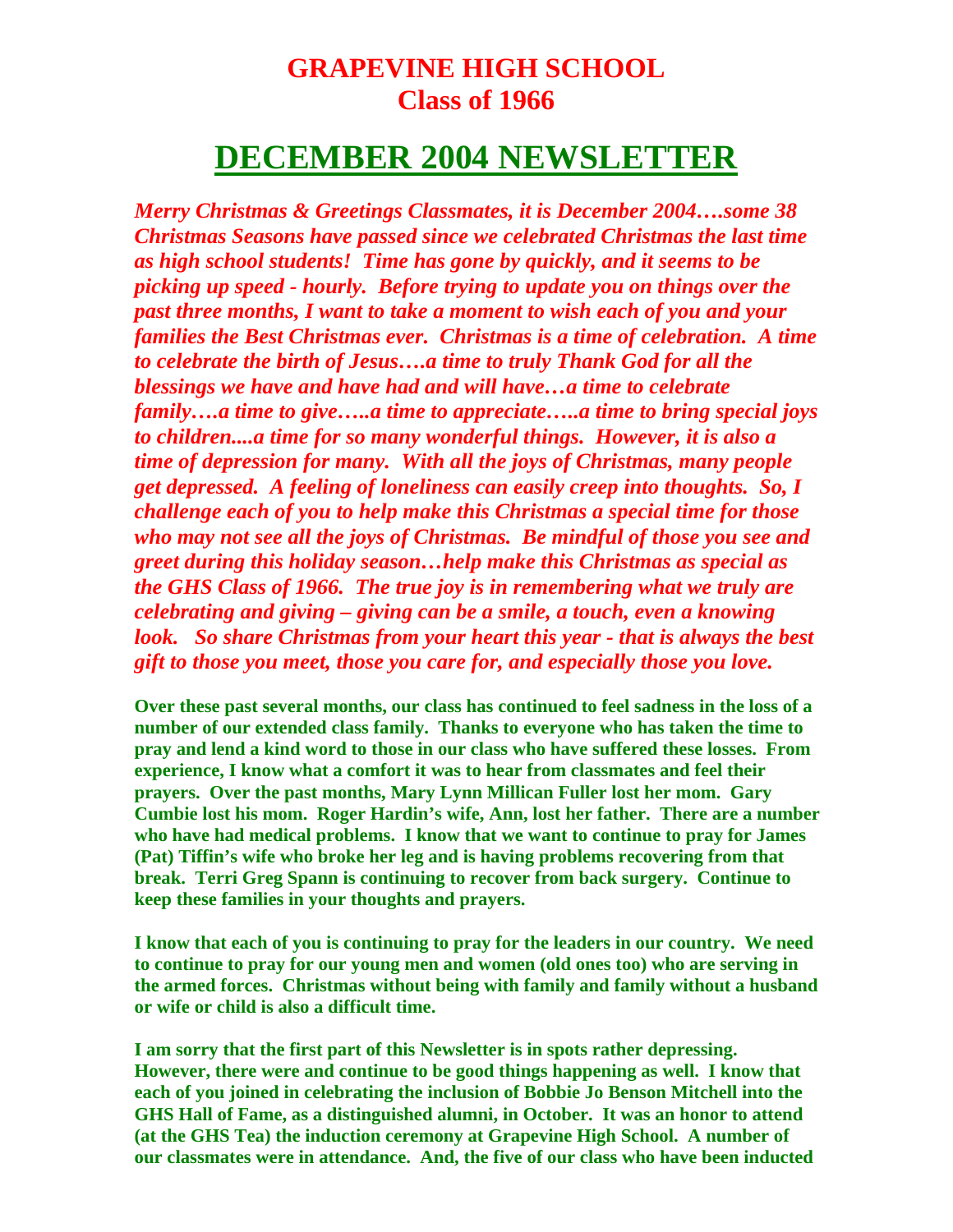**as distinguished alumni of GHS were there, and had our photo made for the event. Rick Stacy, Larry Oliver, David Florence, Barbara Curry-Childress and Bobbie Jo had a group photo made. We also had one made of our classmates who were still around, besides those mentioned above, Gary Cumbie, Darrell Faglie, Ellen Van Deventer-Hamlett, and Alice Bufford Perkins were there for the celebration and photo. Congratulations to Bobbie Jo again!** 



**We continue to make plans for the Alaskan Cruise that a number of our classmates are going on in early June 2005. Thus far the following have signed up to go on the cruise: Jerry & Linda Bowden Cox, David & Darlene Tillery, Darrell & Donna Faglie, Gary & Jane Cumbie, Rick & Diane Stacy, Brad & Martha Raven (friends of Linda Bowden Cox), Stacy grandchildren (Richard, William, James Sims and Parker Smith), William Richard & Dorian Stacy Sims, Scott, Loren, Payton and Baby Smith, Robert & Ashley Stacy Rodriquez, James Richard & Erin Stacy Jr., MOM & POP Stacy (RJ and Merrill Stacy), Bill & Glenda Cherry, Larry & Rhonda Stacy Highberger, Ronnie & Barbara Stacy, Randy & Cathy Stacy, and Larry & Linda Oliver. The Florences & Cumbies are also taking an inland excursion into the Denali wilderness area from Anchorage to Fairbanks. The Stacy Clan (about 400 people, I think) along with Darrell & Donna Faglie will be flying on the same plan with Linda and me…so; we have plans to be in charge of the flight. We are all excited about the trip. I feel reasonably sure that Cumbie is going to night school to attempt to fill each day with a series of new jokes, puns, and general word spins to entertain the entire ship. The funny part is that I have heard from Bob Havran that Cumbie has been going to another weekend study course to learn to speak Canadian for the short time we will be in Vancouver.** 

**December 11<sup>th</sup> at Ole Whiskers we had a group of our class get together for some food, fellowship, gag-gift exchange, and lots of talking and laughter. I hope that more and more of our class can make it to one of these monthly times of fellowship…I do keep sending stuff out about them to those in the area. At the December event the following were in attendance – Darrell & Donna Faglie, Van & Joy Morrison, Doug & Carolyn Moore, Lavoy & Jeanette Grider, Mary Lynn Millican Fuller, Barbara Ethridge, Johnnie Mae Washington Braddock, Randy & Pat Flanagan, Ric & Darla Eubanks Cooper, Gary Cumbie, Terry & Donna Stephens, Chris & Mary Ann**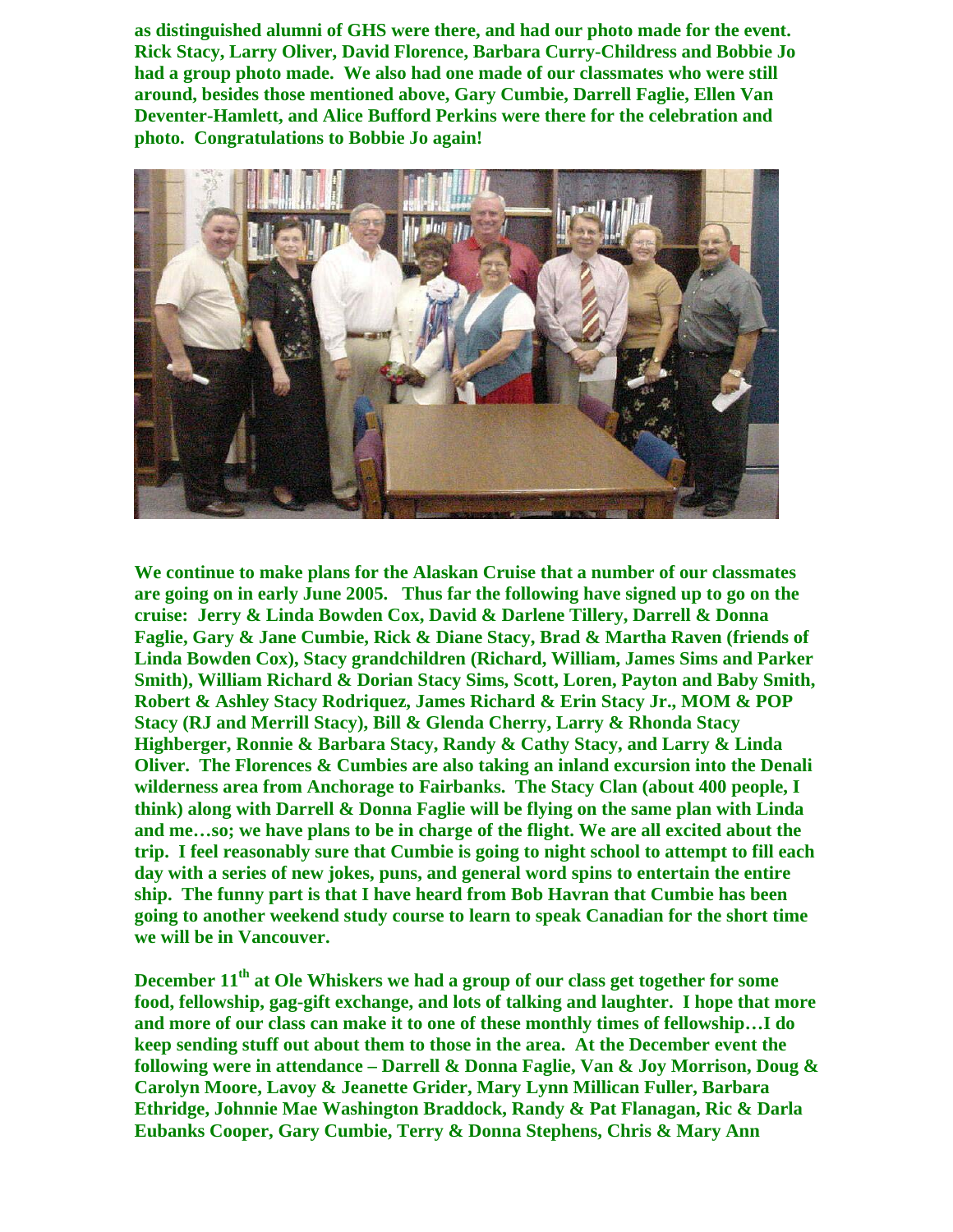**Ashton, Pat Tillery Weeks, David & Darlene Florence, Billy Moore, and Larry & Linda Oliver.** 

**This group (at Ole Whiskers) brought "gag" or "white elephant" gifts to exchange and there were a few that were extremely "one of a kind"….check with Darrell Faglie and Gary Cumbie as to these specialty gifts they received. There was also a sort of "hillbilly teeth" drawing that was won by Mary Lynn Millican Fuller, Linda Oliver, Mary Ann Ashton, Ric Cooper, David Florence, Van Morrison, Pat Tillery, and Donna Faglie….unfortunately the photo was unable to be processed…however, I am suspicious that it could show up on a segment of MOST WANTED.** 

## **The next OLE WHISKERS event is scheduled for Saturday, January 15, 2005 at 6 p.m. ….more information to come in early January of 2005!**

**We've also had some strange visitors at our ghsclassof1966.com website. One strange person named "777" made some strange threat of some sort about not providing the same comment in the future….hopefully not. Another new millennium entrepreneur came up with a large ad for Levitra with numerous websites to click on. I feel certain no one in our class had a need for such! Anyway, I guess you never know who is going to sign in! Then we received comments with website links to numerous adult websites. I guess we are going to have to eliminate this feature on the website. It's unfortunate people ruin things for others.** 

**FOP (Faglie & Oliver Partners) had a limited number of Christmas Cards, but decided to send only to the poker group for the most part….however, I wanted to share this with those who received the newsletter via email. It was a card with NOEL and a wish to have a Merry Christmas and to share that time with family and old friends! Seemed pretty appropriate:** 



**This photo also prompted numerous comments. Lynda Yarbrough put this card up at the cash register at her restaurant and that got all sorts of comments – "father &**